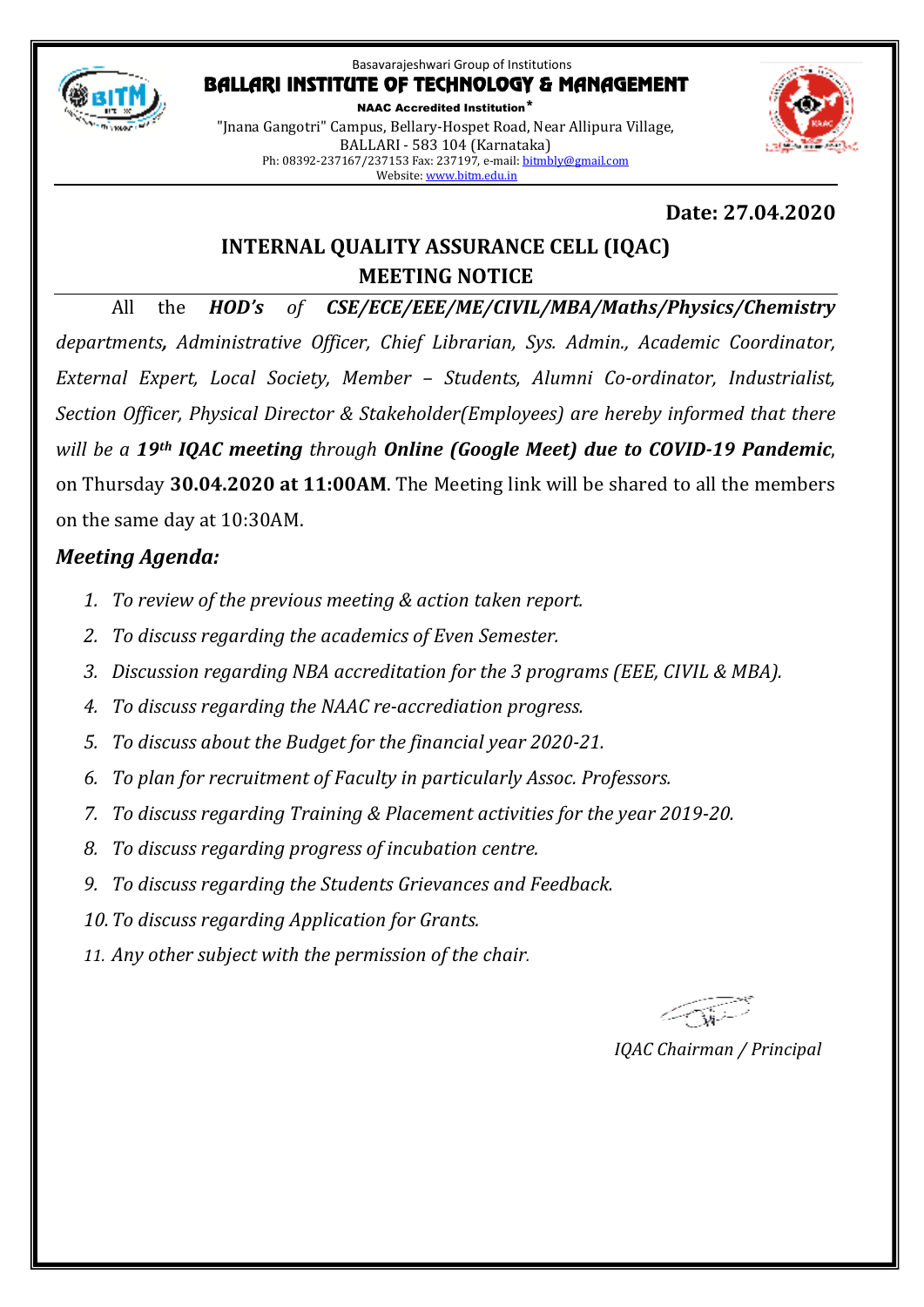

#### Basavarajeshwari Group of Institutions BALLARI INSTITUTE OF TECHNOLOGY & MANAGEMENT

"Jnana Gangotri" Campus, Bellary-Hospet Road, Near Allipura Village,



NAAC Accredited Institution\*

BALLARI - 583 104 (Karnataka) Ph: 08392-237167/237153 Fax: 237197, e-mail: bitmbly@gmail.com Website: www.bitm.edu.in

#### **Proceedings of the 19th Internal Quality Assurance Cell(IQAC) committee meeting through online held on Thursday of 30.04.2020 at 11:00AM in the Board Room, Admin & PG Block, @ BITM – Ballari**

#### **Members Attendance**

| S.No           | <b>Name</b>                                          | <b>Designation</b>                       | Signature |
|----------------|------------------------------------------------------|------------------------------------------|-----------|
| 1              | Dr. V. C. Patil - Principal                          | Chairman                                 |           |
| $\overline{2}$ | Prof. Prithviraj. Y. J - Deputy Director             | Management Member                        |           |
| 3              | Dr. Yashvanth Bhupal - Director                      | Special Invitee                          |           |
| 3              | Dr. Yadavalli Basavaraj - Vice - Principal, HOD - ME | Member                                   |           |
| $\overline{4}$ | Dr. R. N. Kulkarni - HOD - CSE                       | Member                                   |           |
| 5              | Dr. U. Eranna - HOD - ECE                            | Member                                   |           |
| 6              | Dr. B. S. Khened - HOD-EEE                           | Member                                   |           |
| $\overline{7}$ | Dr. H. Mahabaleswara - HOD - Civil                   | Member                                   |           |
| 8              | Dr. Javed Kalburgi - HOD - MBA                       | Member                                   |           |
| 9              | Dr. K. S. R. Sridhar - HOD - Mathematics             | Member                                   |           |
| 10             | Dr. T. Machappa - HOD - Physics                      | Member                                   |           |
| 11             | Dr. Suresh - HOD-Chemistry                           | Member                                   |           |
| 12             | Dr. M. Ramachandra - Principal, BBC                  | <b>External Member</b>                   |           |
| 13             | Mr. P. Amareshayya - Administrative Officer          | Member                                   |           |
| 14             | Prof. Phani Ram Prasad - Academic Co-ordinator       | Member                                   |           |
| 15             | Prof. K. H. Harikumar - Local Society                | Member                                   |           |
| 16             | Mr. Nagesh - Industrialist                           | Member                                   |           |
| 17             | Mr. Jaffar Basha - Chief Librarian                   | Member                                   |           |
| 18             | Mr. L. Raghunath - Section Officer                   | Member                                   |           |
| 19             | Mr. Ashok Bhupal - Physical Director                 | Member                                   |           |
| 20             | Mr. Kamal Kishore - Extra Curricular Co-ordinator    | Member                                   |           |
| 21             | Mr. Shiva Kumar .B - Stakeholder                     | Member                                   |           |
| 22             | Mr. Anand Krishna Murthy - System Admin.             | Member                                   |           |
| 23             | Mr. Mallikarjuna A                                   | Alumni                                   |           |
| 24             | Mr. Arpan Dashore                                    | <b>Student Member</b>                    |           |
| 25             | Dr. N. Gururaj - Coordinator                         | Coordinator /<br><b>Member Secretary</b> |           |



← Ni -->

*NAAC / IQAC Coordinator Chairman / Principal*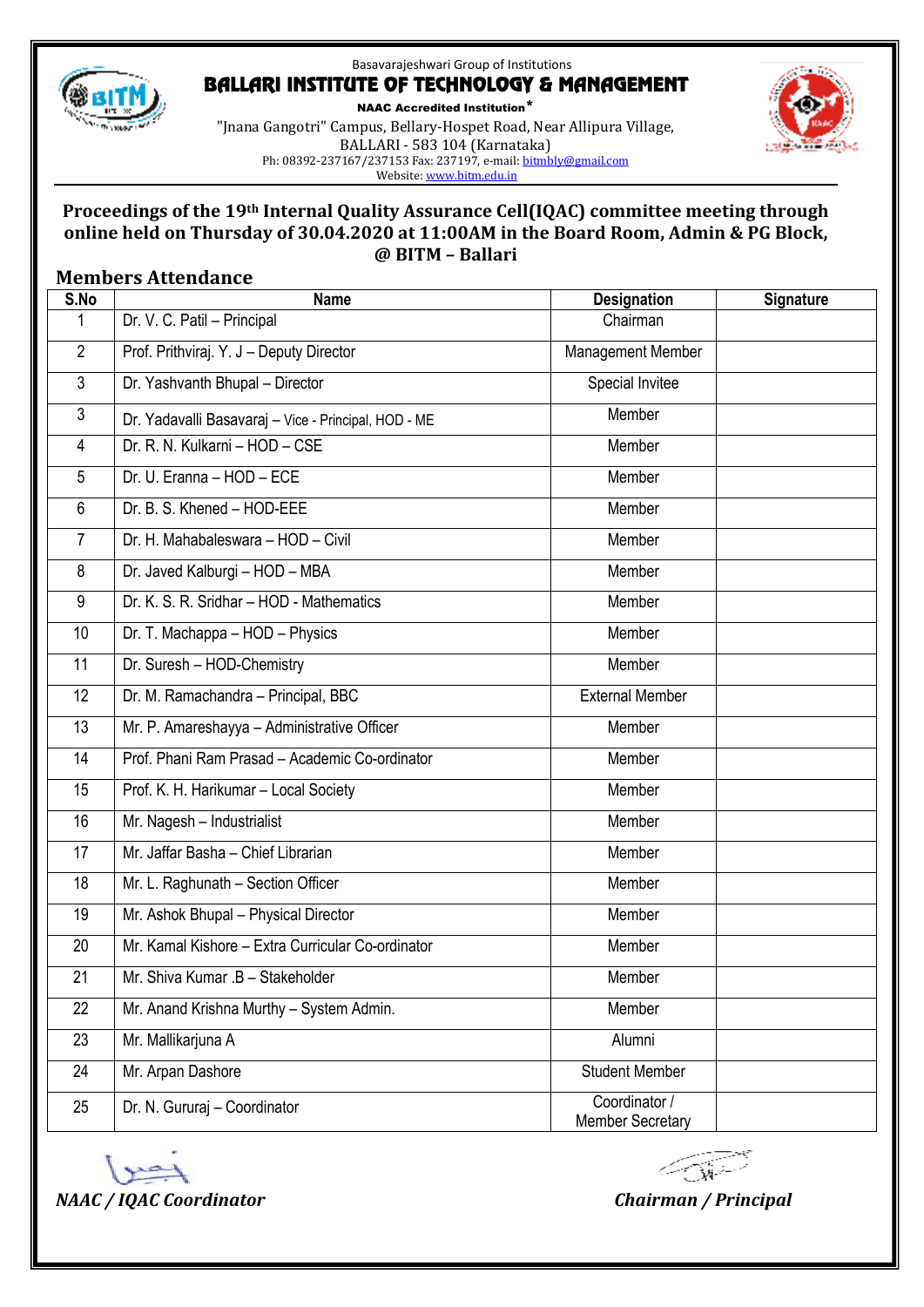

### Basavarajeshwari Group of Institutions BALLARI INSTITUTE OF TECHNOLOGY & MANAGEMENT

NAAC Accredited Institution\* "Jnana Gangotri" Campus, Bellary-Hospet Road, Near Allipura Village, BALLARI - 583 104 (Karnataka) Ph: 08392-237167/237153 Fax: 237197, e-mail: <u>bitmbly@gmail.com</u> Website: www.bitm.edu.in



|                | <b>Members Attended</b>                              |                                          |                         |  |  |
|----------------|------------------------------------------------------|------------------------------------------|-------------------------|--|--|
| S.No           | <b>Name</b>                                          | <b>Designation</b>                       | <b>Present / Absent</b> |  |  |
| 1              | Dr. V. C. Patil - Principal                          | Chairman                                 | Present                 |  |  |
| $\overline{2}$ | Prof. Prithviraj. Y. J - Deputy Director             | Management Member                        | Present                 |  |  |
| $\mathfrak{Z}$ | Dr. Yashvanth Bhupal - Director                      | Special Invitee                          | Present                 |  |  |
| $\mathfrak{Z}$ | Dr. Yadavalli Basavaraj - Vice - Principal, HOD - ME | Member                                   | Present                 |  |  |
| $\overline{4}$ | Dr. R. N. Kulkarni - HOD - CSE                       | Member                                   | Present                 |  |  |
| 5              | Dr. U. Eranna - HOD - ECE                            | Member                                   | Present                 |  |  |
| $6\phantom{1}$ | Dr. B. S. Khened - HOD-EEE                           | Member                                   | Present                 |  |  |
| $\overline{7}$ | Dr. H. Mahabaleswara - HOD - Civil                   | Member                                   | Absent                  |  |  |
| 8              | Dr. Javed Kalburgi - HOD - MBA                       | Member                                   | Present                 |  |  |
| 9              | Dr. K. S. R. Sridhar - HOD - Mathematics             | Member                                   | Present                 |  |  |
| 10             | Dr. T. Machappa - HOD - Physics                      | Member                                   | Present                 |  |  |
| 11             | Dr. Suresh - HOD-Chemistry                           | Member                                   | Present                 |  |  |
| 12             | Dr. M. Ramachandra - Principal, BBC                  | <b>External Member</b>                   | Absent                  |  |  |
| 13             | Mr. P. Amareshayya - Administrative Officer          | Member                                   | Present                 |  |  |
| 14             | Prof. Phani Ram Prasad - Academic Co-ordinator       | Member                                   | Present                 |  |  |
| 15             | Prof. K. H. Harikumar - Local Society                | Member                                   | Absent                  |  |  |
| 16             | Mr. Nagesh - Industrialist                           | Member                                   | Absent                  |  |  |
| 17             | Mr. Jaffar Basha - Chief Librarian                   | Member                                   | Present                 |  |  |
| 18             | Mr. L. Raghunath - Section Officer                   | Member                                   | Present                 |  |  |
| 19             | Mr. Ashok Bhupal - Physical Director                 | Member                                   | Present                 |  |  |
| 20             | Mr. Kamal Kishore - Extra Curricular Co-ordinator    | Member                                   | Present                 |  |  |
| 21             | Mr. Shiva Kumar .B - Stakeholder                     | Member                                   | Absent                  |  |  |
| 22             | Mr. Anand Krishna Murthy - System Admin.             | Member                                   | Present                 |  |  |
| 23             | Mr. Mallikarjuna A                                   | Alumni                                   | Present                 |  |  |
| 24             | Mr. Arpan Dashore                                    | <b>Student Member</b>                    | Absent                  |  |  |
| 25             | Dr. N. Gururaj - Coordinator                         | Coordinator /<br><b>Member Secretary</b> | Present                 |  |  |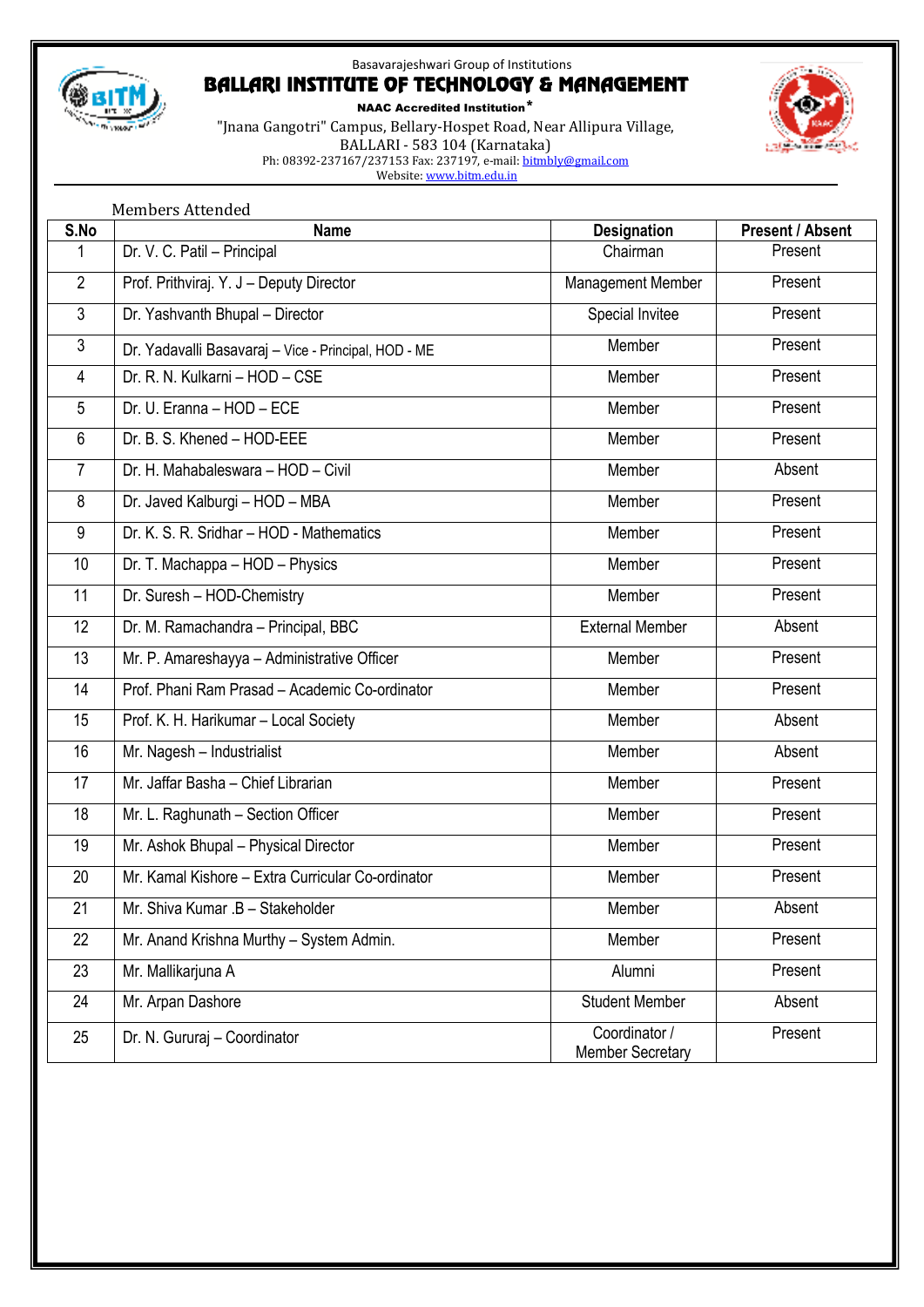Basavarajeshwari Group of Institutions



#### BALLARI INSTITUTE OF TECHNOLOGY & MANAGEMENT

NAAC Accredited Institution\* "Jnana Gangotri" Campus, Bellary-Hospet Road, Near Allipura Village, BALLARI - 583 104 (Karnataka) Ph: 08392-237167/237153 Fax: 237197, e-mail: bitmbly@gmail.com Website: www.bitm.edu.in



- **1. To review of the previous meeting & action taken report.**  Members unanimously approved minutes of the previous meetings along with the Action Report.
- **2. To discuss regarding the academics of Even Semester.**  Principal informed to all the HOD's to plan and conduct Classes through Online for all the semester students due to COVID-19 pandemic. Assignments and class notes are send through Google classrooms.
- **3. Discussion regarding NBA accreditation for the 3 programs (EEE, CIVIL & MBA).**  Members opinioned that NBA preparations need to be prepared in parallel to NAAC. Preference should be given for NAAC, followed by NBA preparations for other three branches.
- **4. To discuss regarding the NAAC re-accrediation progress.**  NAAC 2nd cycle accreditation process of all criterias are in process, Principal informed to submit IIQA in the month of May-2020 and SSR in the month of Aug-2020.
- **5. To discuss about the Budget for the financial year 2020-21.**  Members noted the Budget and approved.
- **6. To plan for recruitment of Faculty in particularly Assoc. Professors.**  Principal informed all the HODs to submit the vacancy positions in their departments for the recruitment of Assoc. Professor's and Assistant Professor's
- **7. To discuss regarding Training & Placement activities for the year 2019-20.**  Online Training programs are conducted to the students.
- **8. To discuss regarding progress of incubation centre.** Project Proposals are submitted to the Govt. of Karnataka and waiting for approval.
- **9. To discuss regarding the Students Grievances and Feedback.**  Coordinator of the Grievance committee has informed that there is no grieviances reported. Members noted
- **10.To discuss regarding Application for Grants.**  Department of Mechanical has applied for Grants from VGST – Govt. of Karnataka, waiting for the sanction of the same.

### **11.Any other subject with the permission of the chair.**

-Nil-

**NAAC Coordinator** Principal